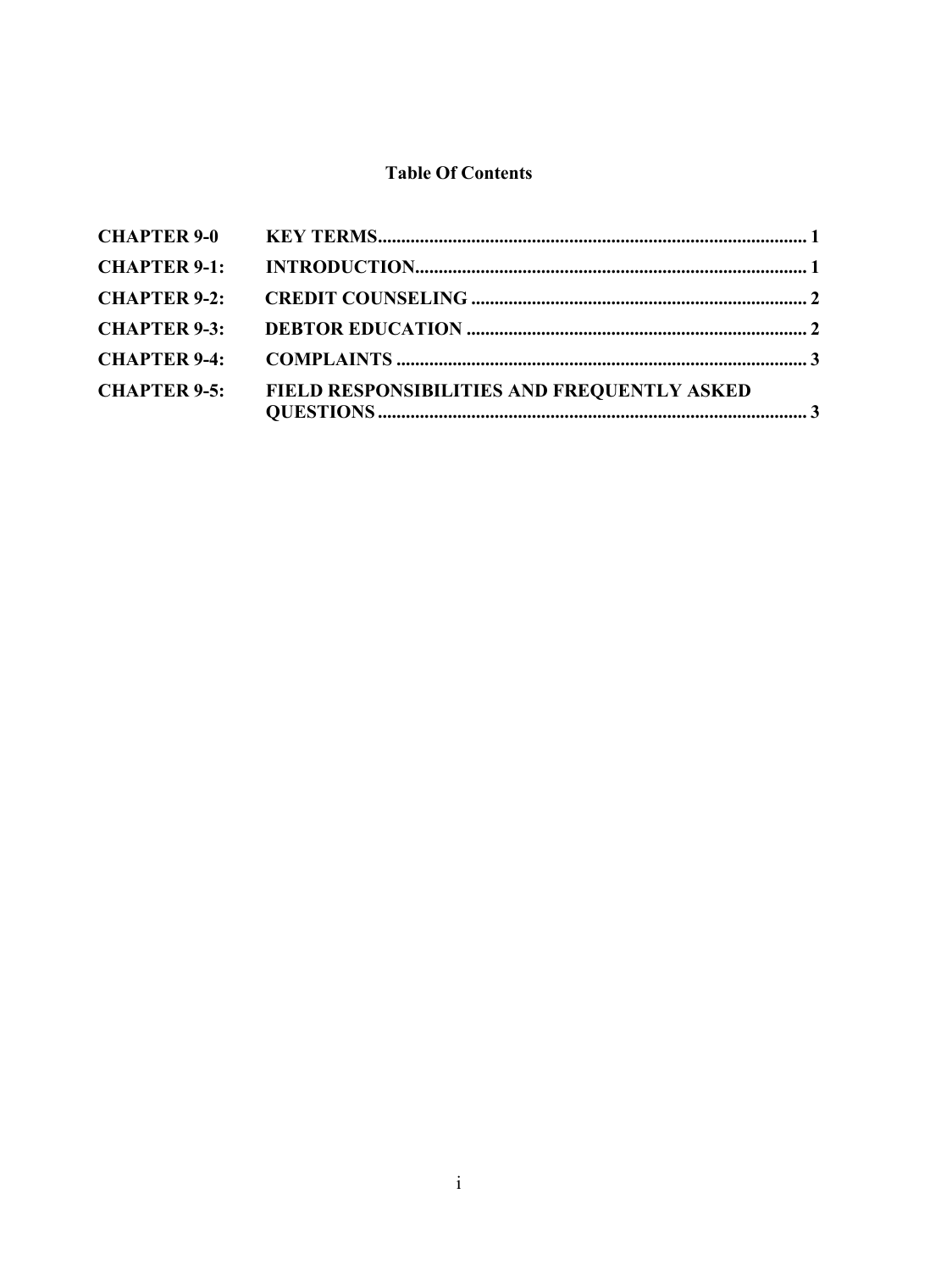### **VOLUME 9 CREDIT COUNSELING AND DEBTOR EDUCATION**

## <span id="page-1-0"></span>**CHAPTER 9-0 KEY TERMS**

"Agency" means nonprofit budget and credit counseling agency.

"CCDE Unit" means the Credit Counseling and Debtor Education Unit within the Office of Oversight in the Executive Office for U.S. Trustees.

"CGS" means the U.S. Trustee Program's Certificate Generation System.

"Debtor education" means personal financial management instructional course.

"EOUST" means the Executive Office for U.S. Trustees.

"QSR" means quality of service review.

"POA" means power of attorney.

"Program" means U.S. Trustee Program.

"Provider" means debtor education provider.

### <span id="page-1-1"></span>**CHAPTER 9-1: INTRODUCTION**

Individual debtors who file for bankruptcy protection must first obtain credit counseling from a U.S. Trustee Program (Program) approved nonprofit budget and credit counseling agency (agency) within 180 days *before* filing bankruptcy. In addition, to be eligible for a discharge of debts, individual debtors must complete a personal financial management instructional course ("debtor education") from a Program approved debtor education provider ("provider").

The Program approves organizations to provide the mandatory credit counseling and debtor education. Only approved agencies and providers may advertise their approval to provide the required credit counseling and debtor education, and only approved agencies and providers may issue credit counseling and debtor education certificates. These certificates are generated through the Program's Certificate Generation System (CGS), and the certificates are both numbered and bar-coded to protect against fraud.

The Credit Counseling and Debtor Education Unit (CCDE Unit) within the Office of Oversight in the Executive Office for U.S. Trustees (EOUST) is responsible for ensuring agencies and providers comply with all applicable federal laws and regulations. The CCDE Unit's principal functions include:

- 1. Reviewing the applications that agencies and providers submit seeking the United States Trustee's approval to offer credit counseling and debtor education;
- 2. Maintaining lists of approved agencies and providers;
- 3. Investigating and resolving complaints against approved agencies and providers, and providing assistance to Program field personnel concerning credit counseling and debtor education issues;
- 4. Maintaining the CGS;
- 5. Evaluating an approved agency or provider's performance and compliance with [11](https://www.gpo.gov/fdsys/pkg/USCODE-2015-title11/html/USCODE-2015-title11-chap1-sec111.htm)  [U.S.C. § 111,](https://www.gpo.gov/fdsys/pkg/USCODE-2015-title11/html/USCODE-2015-title11-chap1-sec111.htm) and the Program's regulations, through quality of service reviews (QSRs).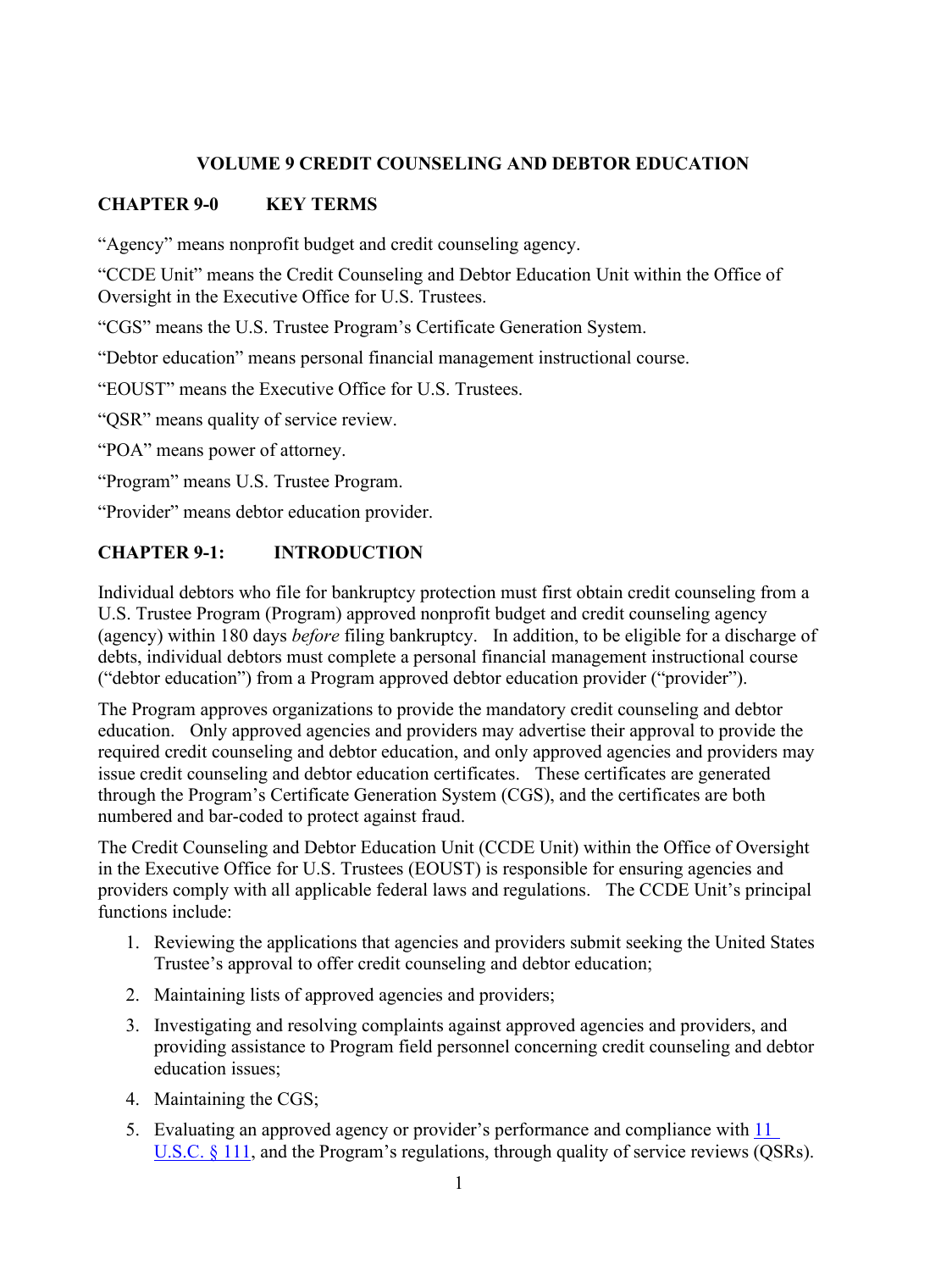### <span id="page-2-0"></span>**CHAPTER 9-2: CREDIT COUNSELING**

Section 111 of title 11 provides that, in applicable jurisdictions, a United States Trustee may approve an application to become an approved agency only after the United States Trustee has thoroughly reviewed the applicant's qualifications and services. 11 U.S.C.  $\S$  111(b)(1). Among other things, an applicant must establish it will:

- 1. provide qualified counselors;
- 2. maintain adequate provision for safekeeping and payment of client funds;
- 3. provide adequate counseling with respect to client credit problems; and
- 4. deal responsibly and effectively with other matters relating to the quality, effectiveness, and financial security of the services it provides. 11 U.S.C.  $\{111(c)(1)\}\$ .

The EOUST provides the United States Trustees with notice of the credit counseling agencies whose applications have been reviewed and that EOUST recommends for approval, denial, or withdrawal from certain judicial districts, and requests any information concerning the agencies that is inconsistent with approval. Once an agency has been approved, the CCDE Unit will issue an approval letter to the agency. An agency approved to provide credit counseling services for the first time shall be approved for a six-month probationary period. Generally speaking, each approval period thereafter shall be for one year.

#### **Limitations on Advertising**

Any advertisements referring to the Program's approval of an agency shall state: "Approval to issue certificates in compliance with the Bankruptcy Code. Approval does not endorse or guarantee the quality of an Agency's services."

The Program maintains a [list of approved agencies.](http://www.justice.gov/ust/eo/bapcpa/ccde/cc_approved.htm) In addition, the Program's Web site supplies answers to [frequently asked questions](http://www.justice.gov/ust/eo/bapcpa/ccde/cc_faqs.htm) about credit counseling.

#### <span id="page-2-1"></span>**CHAPTER 9-3: DEBTOR EDUCATION**

Section 111 of title 11 provides that, in applicable jurisdictions, a United States Trustee may approve an application to become a debtor education provider only after the United States Trustee has thoroughly reviewed the applicant's qualifications and instructional course. [11](https://www.gpo.gov/fdsys/pkg/USCODE-2015-title11/html/USCODE-2015-title11-chap1-sec111.htm)  [U.S.C. § 111\(b\)\(1\).](https://www.gpo.gov/fdsys/pkg/USCODE-2015-title11/html/USCODE-2015-title11-chap1-sec111.htm) Among other things, an applicant must establish it will:

- 1. provide trained personnel with adequate experience in providing effective instruction and services;
- 2. provide learning materials and teaching methodologies designed to assist debtors in understanding personal financial management;
- 3. if applicable, provide adequate facilities for providing an instructional course;
- 4. prepare and retain reasonable records to permit evaluation of the effectiveness of an instructional course; and
- 5. if a fee is charged, charge a reasonable fee, and provide services without regard to ability to pay the fee.  $11 \text{ U.S.C.} \$   $111(d)(1)$ .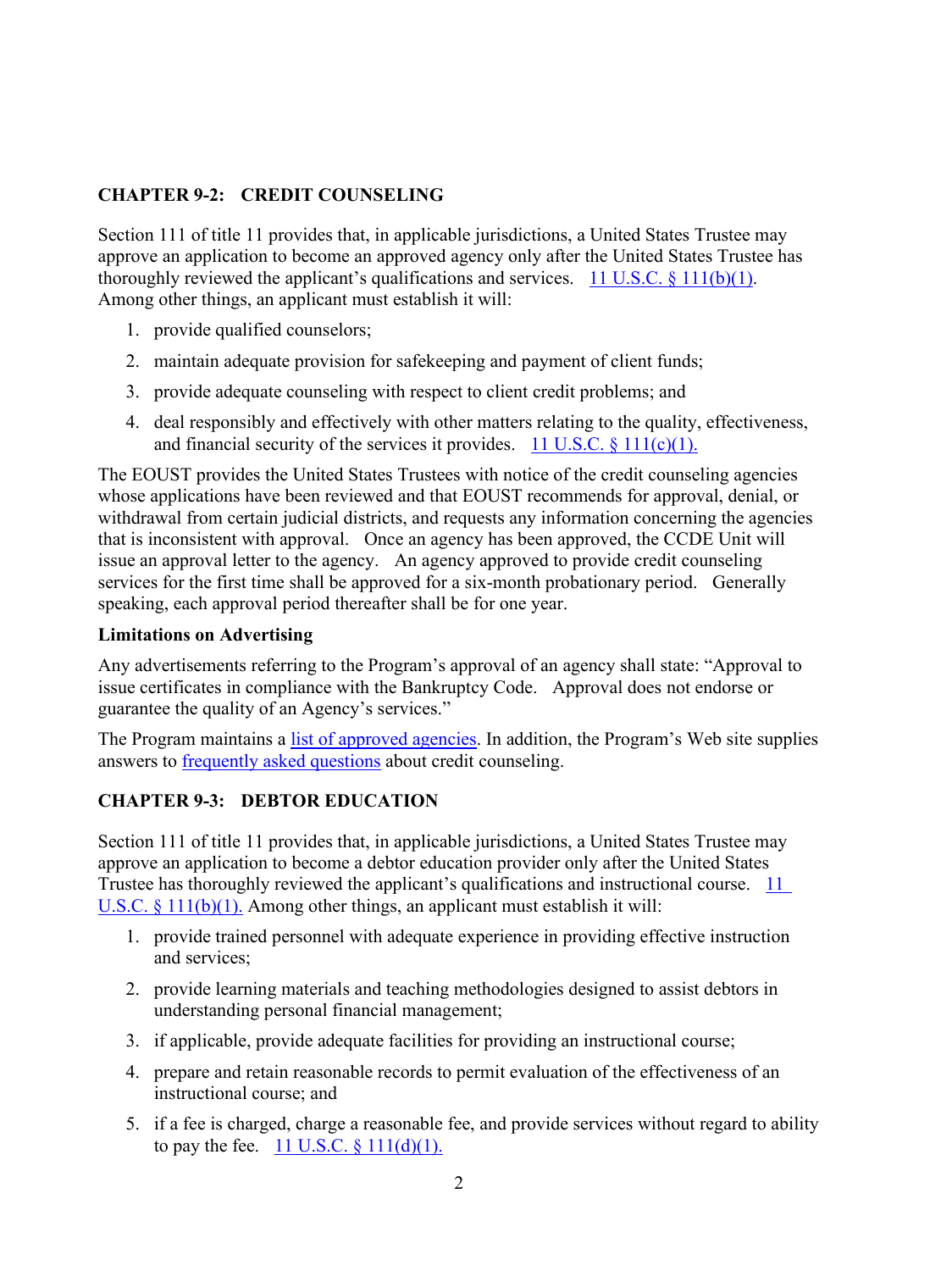Standing chapter 13 trustees are eligible to become approved providers. The chapter 13 trustee may only provide the debtor education course to debtors whose cases have been assigned to the trustee. The chapter 13 trustee may not charge the debtor a fee for providing the debtor education course.

The EOUST provides the United States Trustees with notice of the debtor education providers whose applications have been reviewed and that EOUST recommends for approval, denial, or withdrawal from certain judicial districts, and requests any information concerning the providers that is inconsistent with approval. Once a provider has been approved, the CCDE Unit will issue an approval letter to the provider. A provider approved to provide debtor education services for the first time shall be approved for a six-month probationary period. Generally speaking, each approval period thereafter shall be for one year.

#### **Limitations on Advertising**

Approved providers shall ensure that their debtor education courses contain no commercial advertising, and that providers will not market or sell financial products or services, solicit business of any type, or sell information about a debtor to any third party without the debtor's permission, whether the course takes place in a classroom, over the telephone, or on the Internet.

Any advertisements referring to the Program's approval of a provider shall state: "Approved to issue certificates in compliance with the Bankruptcy Code. Approval does not endorse or assure the quality of a Provider's services."

The Program maintains a [list of approved providers](http://www.justice.gov/ust/eo/bapcpa/ccde/de_approved.htm)[. I](http://www.justice.gov/ust/eo/bapcpa/ccde/cc_approved.htm%5d)n addition, the Program's Web site supplies answers to [frequently asked questions](http://www.justice.gov/ust/eo/bapcpa/ccde/de_faqs.htm) about debtor education.

### <span id="page-3-0"></span>**CHAPTER 9-4: COMPLAINTS**

Submit complaints or concerns about approved credit counseling agencies or approved debtor education providers by e-mail to [ust.cc.help@usdoj.gov \(](mailto:ust.cc.help@usdoj.gov,)credit counseling issues), [ust.de.help@usdoj.gov](mailto:ust.de.help@usdoj.gov,) (debtor education issues), or [ust.CCDE.complaint.help@usdoj.gov](mailto:ust.CCDE.complaint.help@usdoj.gov) (complaints about either) by calling (202) 514-4100.

CCDE Unit personnel are responsible for providing assistance to the field, and may request support from field personnel. Such support may include obtaining additional relevant information from field office personnel within the scope of their personal knowledge, arranging or conducting interviews of witnesses or parties, corresponding with local court personnel, conducting Rule 2004 examinations or depositions, or preparing and/or transmitting document requests.

### <span id="page-3-1"></span>**CHAPTER 9-5: FIELD RESPONSIBILITIES AND FREQUENTLY ASKED QUESTIONS**

Program field offices may encounter a number of credit counseling or debtor education related issues on a recurring basis. The most common issue concerns the validity of certificates that are issued by the agency or provider after credit counseling or debtor education is completed. At least one person in each field office has been authorized to access CGS and can determine whether the certificate numbers in CGS are consistent with the certificate issuance times and judicial districts set forth on the certificates, as well as confirm the identity of the agency or provider that issued the certificate. Field personnel may also request assistance from the CCDE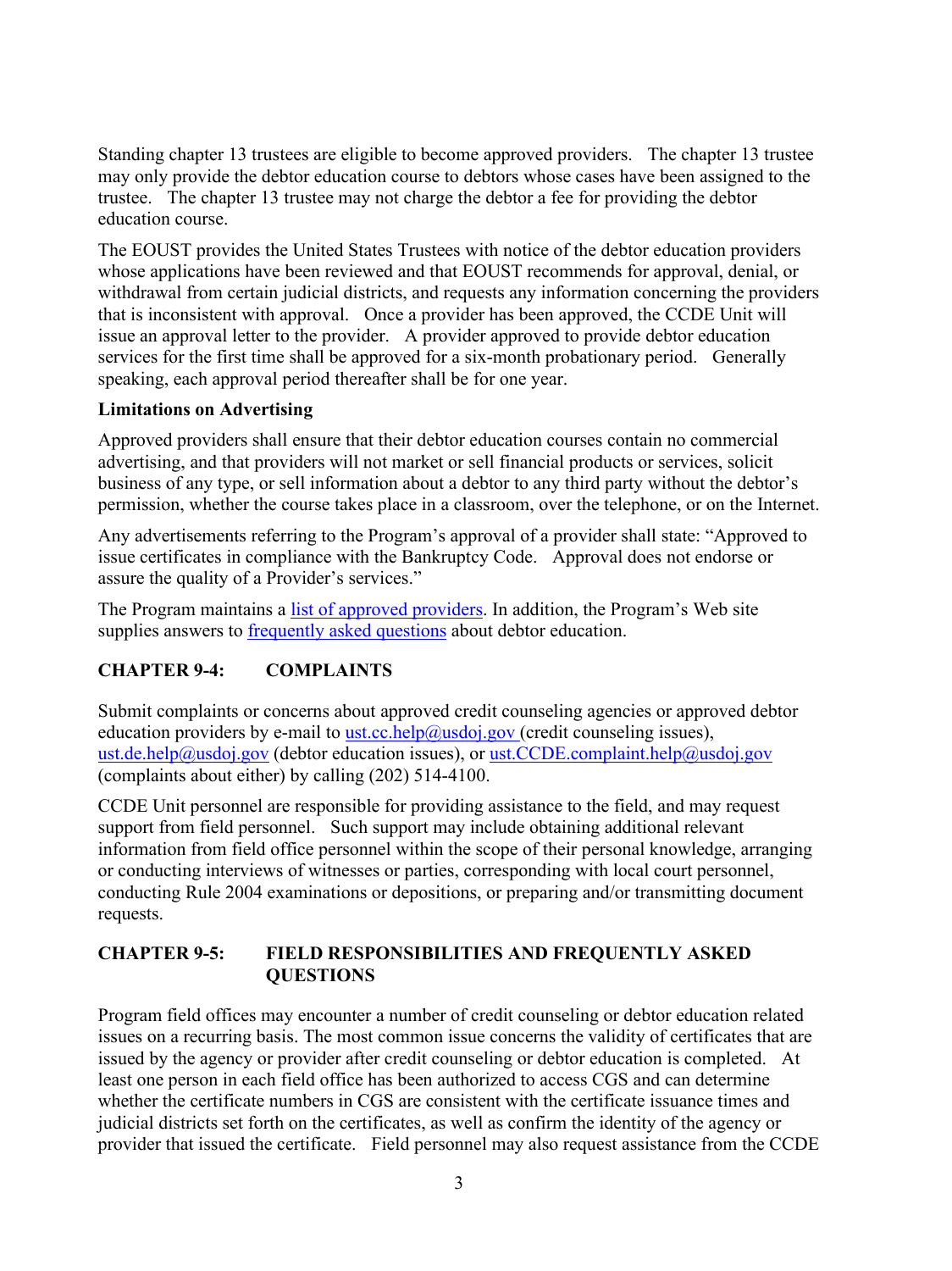Unit in determining whether a specific individual received credit counseling or debtor education as represented. However, because individuals obtain credit counseling before filing bankruptcy, and may choose not to file bankruptcy, the CGS does not record information concerning the identity of individuals who receive credit counseling, in order to protect the identity of those individuals. The CGS does collect information concerning the identity of debtors who receive debtor education after filing bankruptcy, as well as debtors' bankruptcy case numbers.

A second common question concerns the treatment of individuals who receive credit counseling or debtor education jointly. Program regulations require each individual to receive a separate certificate of credit counseling or debtor education. See 28 C.F.R. §§ 58.22(g) and 58.35(f). Although spouses may take courses jointly, a certificate listing both spouses is improper.

A third common question concerns the use of a power of attorney (POA) that authorizes a third party to take credit counseling or a debtor education course on behalf of an incarcerated debtor.

Under [11](https://www.gpo.gov/fdsys/pkg/USCODE-2015-title11/html/USCODE-2015-title11-chap1-sec111.htm) U.S.C. §§ 109(h)(4),  $727(a)(11)$  and  $1328(g)(2)$ , on motion to the court and a hearing, a debtor may [seek to have the credit counseling and](https://www.gpo.gov/fdsys/pkg/USCODE-2015-title11/html/USCODE-2015-title11-chap1-sec111.htm) debtor education requirements waived only [in cases of incapacity, disability, or active military duty](https://www.gpo.gov/fdsys/pkg/USCODE-2015-title11/html/USCODE-2015-title11-chap1-sec111.htm) in a military combat zone. (Incapacity and disability are defined in section  $109(h)(4)$ ). If the waiver is approved by the court under one of these circumstances, the debtor is not required to take credit counseling or a debtor education course.

However, since incarceration is not one of the grounds enumerated in the statute for a waiver, an incarcerated debtor may seek to satisfy the credit counseling and debtor education requirements by having another person act on his/her behalf, often through the use of a POA. When a field office becomes aware of an incarcerated debtor who cannot take credit counseling or a debtor education course because he/she does not have sufficient access to a telephone or the Internet, staff should encourage the debtor and the debtor's attorney to attempt to make special arrangements with the institution for such access so that the incarcerated debtor can complete the credit counseling or debtor education course himself/herself.

When such arrangements cannot be worked out or when the USTP does not have advance notice of an issue, then the office should attempt to determine whether there is a valid POA in place that is sufficient under state law where the bankruptcy petition was filed to permit filing a bankruptcy petition. In addition, some bankruptcy courts have addressed the issue of whether a person acting with a POA can take credit counseling or a debtor education course on behalf of a debtor and have made different determinations. Field offices should become familiar with the case law in their jurisdiction on this subject and should exercise sound discretion in deciding whether to move to dismiss a case or to object to the debtor's satisfaction of the debtor education requirement based on this and the specific facts and circumstances of the case. The debtor's failure to properly disclose that a third party took the counseling or debtor education course on the debtor's behalf, as discussed below, may be an additional factor to be considered by field offices in exercising their discretion.

When another individual takes the credit counseling and debtor education on behalf of the incarcerated debtor, then 28 C.F.R. § 58.22(o) and 28 C.F.R. § 58.35(m) require that the certificate evidencing completion of the credit counseling or debtor education course set forth both the name of the debtor and the name of the individual holding the POA who took the